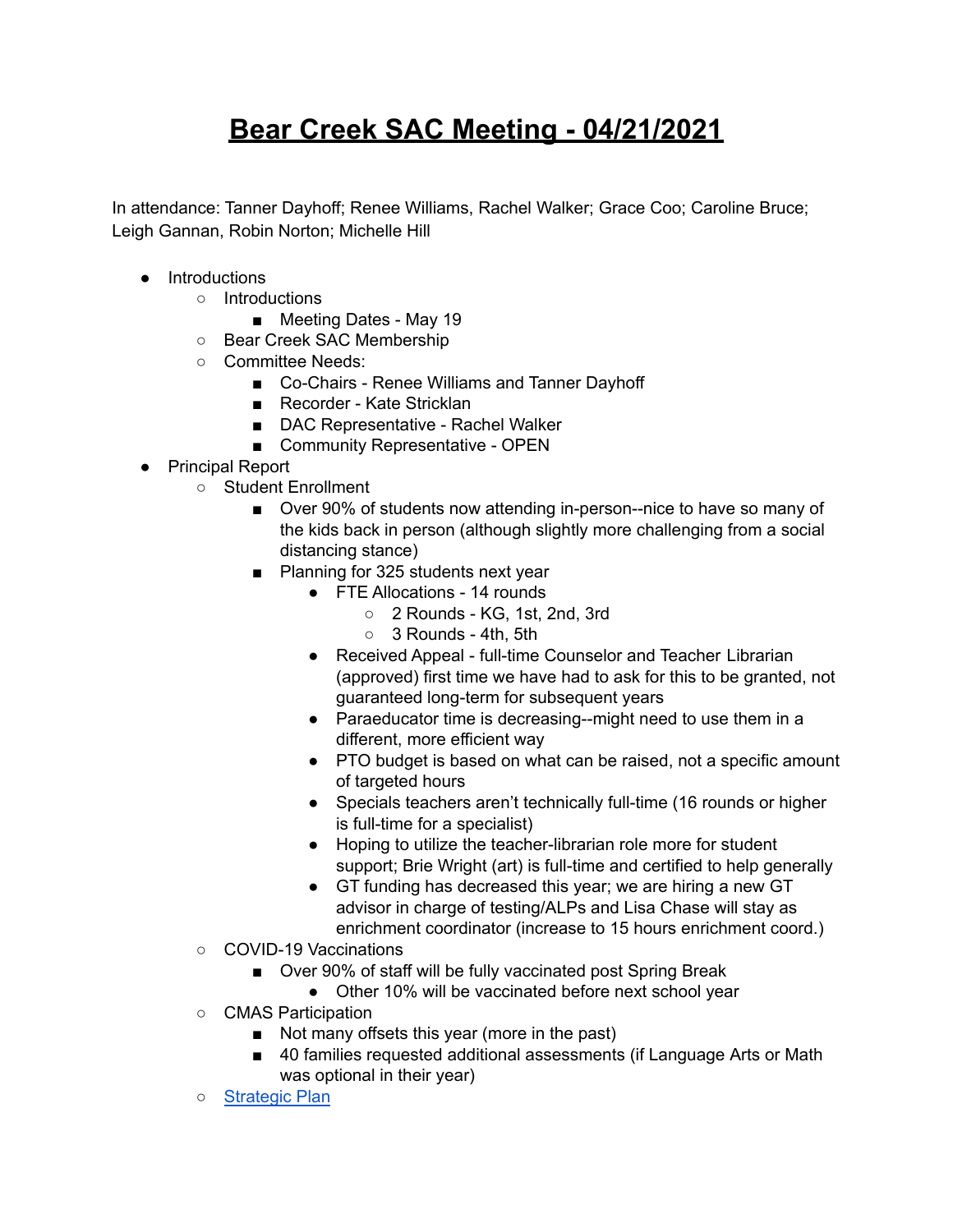- DAC Report (Rachel Walker)
	- *○ Agendas and minutes can be found on the BVSD [WEBSITE](https://www.bvsd.org/about/district-accountability-committee)*
		- Lots of debate over whether to alter by-laws in this past meeting
		- DAC feels that, until there is equal representation within school SACs, they need to change their messaging and term limits of at-large members from two years to one
		- Working hard to bring an accurate demographic makeup to SAC committees
		- I think the DAC representative might be better suited for someone who has greater patience for bureaucratic meetings--so I am vacating the position
		- Had high hopes for DAC and have not found it particularly engaging
		- Tanner: I appreciate your service and asking tough questions with respect
		- Rachel: new leadership coming into the DAC, which is likely a good thing
		- Some representatives in under-performing schools are grateful for the Equal School Day initiative and standardized school hours, but majority still feel that a Wednesday late start will be disruptive
		- Renee: encourages Rachel to run for school board when the position becomes available
- Equal School Day Discussion
	- Update--email coming imminently
		- 7:50 start, 10 minute soft start; Wednesday one hour late start at 8:50 am
			- Concern about Bear Creek activities, specifically Spotlights and intramurals typically offered before school
			- Now free child supervision is going to be offered on Wednesdays at the school
			- Renee: my job asked me to cost out this extra school care at all the elementary schools and it came to over \$1 million--BVSD turned it over to paras and it would be called 'supervision'--that is putting a lot on a para's plate
			- Tanner: I want to ask our community: would you anticipate using free supervision on Wednesdays?
			- Renee: we could offer Life Long Learning classes on Wednesdays, but it would not be free--probably will include it as a survey option to parents
	- What do we want feedback on?
		- Utilization of Soft Start
			- It will be included as an option presented to parents, but it is likely going to be contentious
			- Caroline: can you clarify what the soft start would look like?
			- Tanner: already happening at two schools: Superior and Lafayette; at Superior, some kids can enter through exterior doors. At Lafayette this year, kids can arrive between 7:50-8:05. Head straight to their classroom when they arrive. BC does not have exterior doors to classrooms, so it can't work quite the same way. So perhaps we will have a 7:50 first bell with teachers coming and leading students in and after that point, someone will man the door and usher students in and won't start lessons until 8 am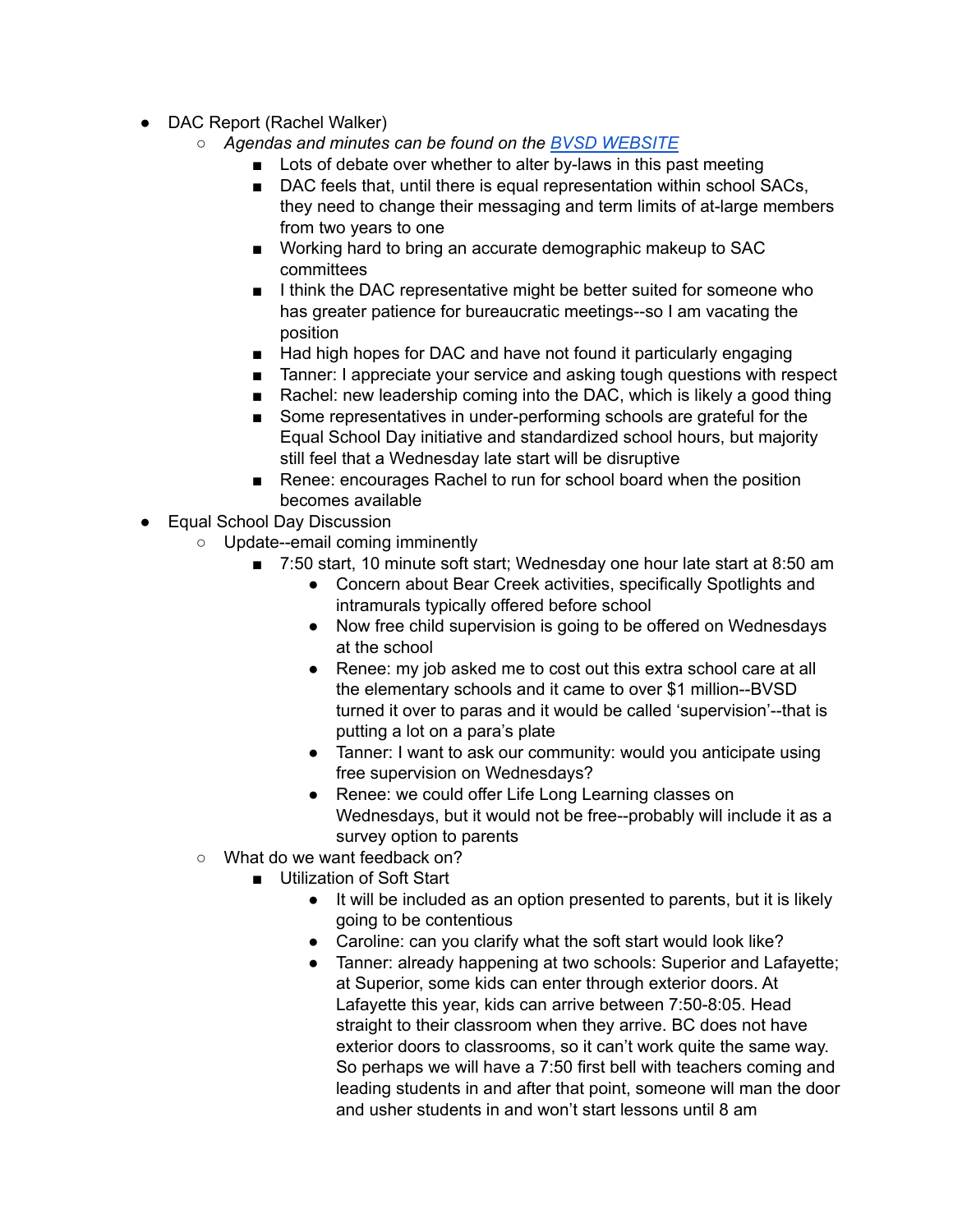- We will have to design something and then see how it works
- Caroline: sounds like the start time is really 8 am, then, and it's not instructional time
- Tanner: this issue was brought up in board meetings as well
- Renee: in reality, the soft start becomes a nightmare from a classroom management standpoint, even though teachers will try to structure it and plan for it--plan for a controlled amount of chaos; as a principal, Tanner, you could choose not to implement it
- Caroline: it might sap enthusiasm for the morning by not going straight into instructional time
- Rachel: agree with Renee; people will likely adjust but if the point is to have standardized hours,the soft start leaves some ambiguity
- Leigh: feels like there are better ways to use this time that we have discussed previously (enrichment, yoga…)
- Kate: worried that the soft start time will bleed into the learning time and get pushed past 8:00
- Grace: I don't think this community would fault you, Tanner, for making a call to minimize or eliminate the soft start
- Robin: agrees that it should be a 7:50 am start
- Caroline: If you're going to do the 7:50 thing, the time should be used efficiently
- Michelle (teacher:) I would use the time for silent reading
- Tanner: thanks for sharing your thoughts and giving me additional things to think about before sending out a survey to parents
- Renee: list the points why we've agreed why it's not a good option in making the decision
- Activities (Spotlights, Intramurals)
	- Some school communities who already have earlier starts do offer before-school activities, so it is possible for us, especially including the soft start time in it
		- Ex. 7:50 (soft start 8), could do Spotlights 7:15 up until 7:55 am, or prefer 2:50-3:25 pm
		- Renee: I'd prefer to do activities in the afternoon (at least Spotlights)
		- Leigh: 7:50 start time is going to be such a big adjustment that throwing in 7:15 am days might be too much this year

Do you have feedback as to how to word this in the survey?

## ● BCE Unified [Improvement](https://drive.google.com/file/d/18yrst_f9MUkiSUy2M543920sctnpZW4T/view?usp=sharing) Plan

- Priority Performance Challenge
	- "Not all K-3 students are performing at/above ELA achievement expectations"
- Root Causes--language has been updated slightly since our last meeting
	- Bear Creek teachers need to better understand grade level priority standards, use BVSD's Instructional Model for lesson design, and regularly monitor progress to ensure student learning and growth.
	- Bear Creek needs to strengthen our Student Support Process (identifying appropriate interventions for students, facilitating those interventions, and